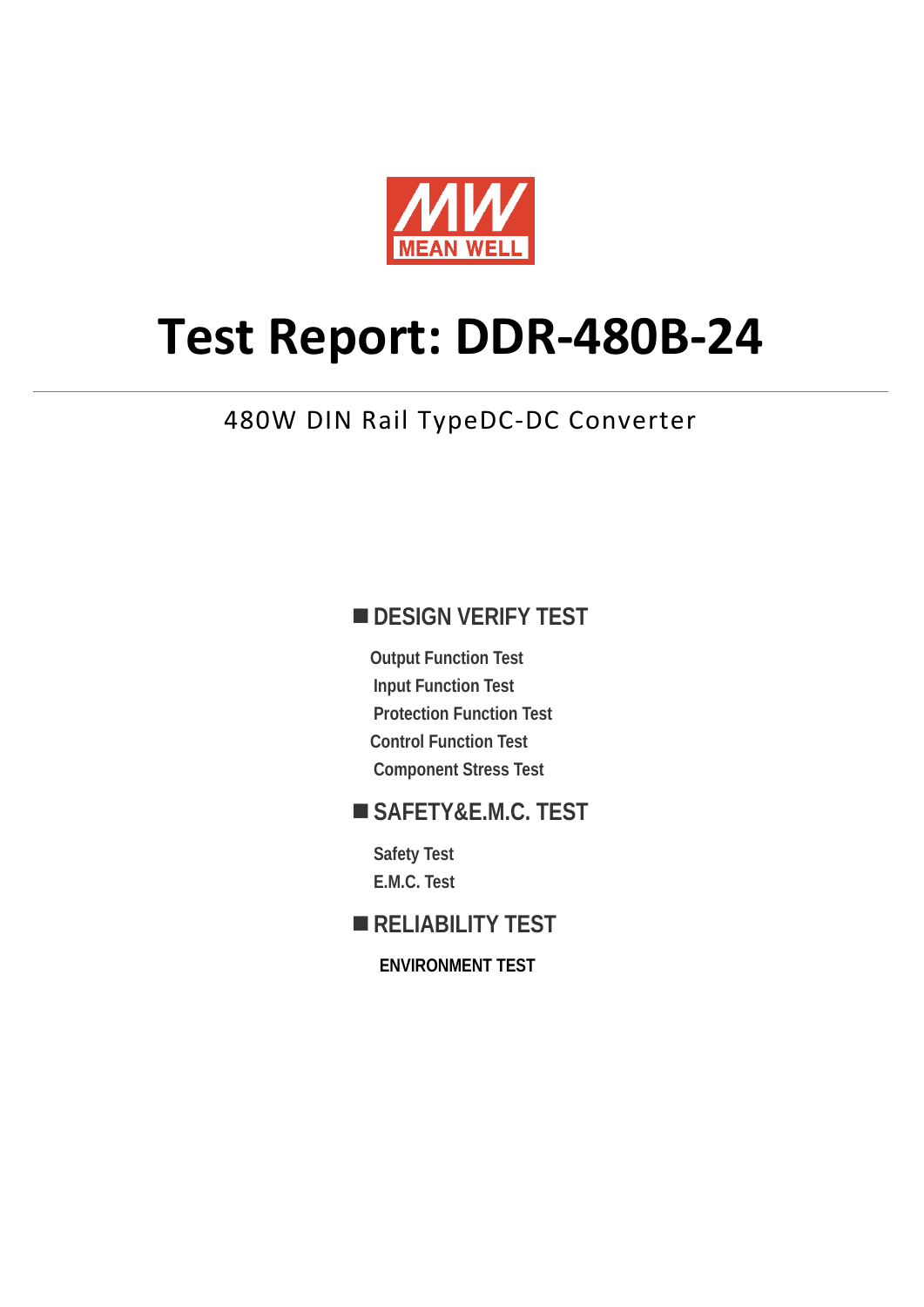

# **DESIGN VERIFY TEST**

### **OUTPUT FUNCTION TEST**

| <b>NO</b>      | <b>TEST ITEM</b>                                                                                                                                               | <b>SPECIFICATION</b>                                                                                                                                                                                                                 | <b>TEST CONDITION</b>                                                                                                                                                                                                                                                                 | <b>RESULT</b>                                                                                  |
|----------------|----------------------------------------------------------------------------------------------------------------------------------------------------------------|--------------------------------------------------------------------------------------------------------------------------------------------------------------------------------------------------------------------------------------|---------------------------------------------------------------------------------------------------------------------------------------------------------------------------------------------------------------------------------------------------------------------------------------|------------------------------------------------------------------------------------------------|
| $\mathbf{1}$   | OUTPUT VOLTAGE ADJUST RANGE                                                                                                                                    | CH1: 24V~28V                                                                                                                                                                                                                         | I/P:NORMAL VOLTAGE<br>O/P:MIN LOAD<br>TA:25°C                                                                                                                                                                                                                                         | CH1: 22.84V~29.08 V                                                                            |
| $\overline{2}$ | OUTPUT VOLTAGE<br>$V1:1\%$ ~1 %<br>TOLERANCE(Max)                                                                                                              |                                                                                                                                                                                                                                      | I/P: 16.8 VDC /33.6 VDC<br>O/P:FULL/ MIN. LOAD<br>Ta: $25^{\circ}$ C                                                                                                                                                                                                                  | V1: -0.20%~0.20%                                                                               |
| 3              | LINE REGULATION(Max)                                                                                                                                           | $V1: -0.5\% \sim 0.5\%$                                                                                                                                                                                                              | I/P:16.8 VDC /33.6 VDC<br>O/P:FULL LOAD<br>Ta: $25^{\circ}$ C                                                                                                                                                                                                                         | V1: 0%~0.08%%                                                                                  |
| 4              | LOAD REGULATION(Max)                                                                                                                                           | $V1: -1\% - 1\%$                                                                                                                                                                                                                     | I/P: 24VDC<br>O/P:FULL ~MIN LOAD<br>Ta: $25^{\circ}$ C                                                                                                                                                                                                                                | V1: -0.20%~0.20%                                                                               |
| 5              | OVER/UNDERSHOOT TEST                                                                                                                                           | $\leq$ +5%                                                                                                                                                                                                                           | I/P: 24 VDC<br>O/P:FULL LOAD<br>Ta: $25^{\circ}$ C                                                                                                                                                                                                                                    | <b>TEST:2.1%</b>                                                                               |
| 6              | Peaking Loading                                                                                                                                                | 720W/5sec.                                                                                                                                                                                                                           | I/P: 24 VDC<br>O/P:720W<br>Ta: $25^{\circ}$ C                                                                                                                                                                                                                                         | TEST: OK                                                                                       |
| $\overline{7}$ | RIPPLE & NOISE (Max)                                                                                                                                           | V1: 120mVp-p                                                                                                                                                                                                                         | I/P: 24 VDC<br>O/P:FULL LOAD<br>Ta: $25^{\circ}$ C                                                                                                                                                                                                                                    | V1: 29mVp-p                                                                                    |
|                | 0.0V<br>6.10000V<br>$1.00 - 1$<br>AC 20MHz<br>10.0.1 DC                                                                                                        | Meas<br>$Mac(1)$ :<br>14mV<br>$Min(1)$ :<br>$-13m\sqrt{ }$<br>Pk.Pk(1)<br>6:46 PM<br>Apr 23, 2020<br>12,2800                                                                                                                         | <u>in de la cière de la compartir de la cière de la comparativa de la com</u><br><u>Lebuleu gebegduran Kalendari, dibatikan din dinambarkan dengan dike</u><br>$\begin{array}{ l } \hline 0.0\mathrm{V} \\ \hline \end{array}$ AC 20MHz<br>6.10000V<br>12.2500<br>1.00:1<br>10.0:1 DC | Meas<br>$Max(1)$ :<br>14mV<br>$Min(1)$ :<br>$-14mV$<br>$Pk$ $Pk(1)$<br>6:45 PM<br>Apr 23, 2020 |
| 8              | SET UP TIME(Max)                                                                                                                                               | 24VDC/500ms                                                                                                                                                                                                                          | I/P:24 VDC<br>O/P:FULL LOAD<br>Ta:25°C                                                                                                                                                                                                                                                | 94.6ms                                                                                         |
|                | INPUT=24VDC @ FULL LOAD<br>CH1 : Output Voltage CH2 : DC Input Voltage<br>5.00V/<br>2 5.0V<br>ursors Menu<br>Made<br>Manual<br>Source<br>Cursors<br><b>ixe</b> | $20.00$ ms/<br>0.0s<br>Trig di<br>13.6<br>Curson<br>Manual<br>X1(1)<br>-84.80000000m<br>20<br>9.80000000<br>ΔX<br>94.600000000m<br>1/AX<br>10.571Hz<br>Y1(1)<br>21.6250V<br><b>Units</b><br>X1: -84.800000000ms<br>Y1: 21.6250V<br>o |                                                                                                                                                                                                                                                                                       |                                                                                                |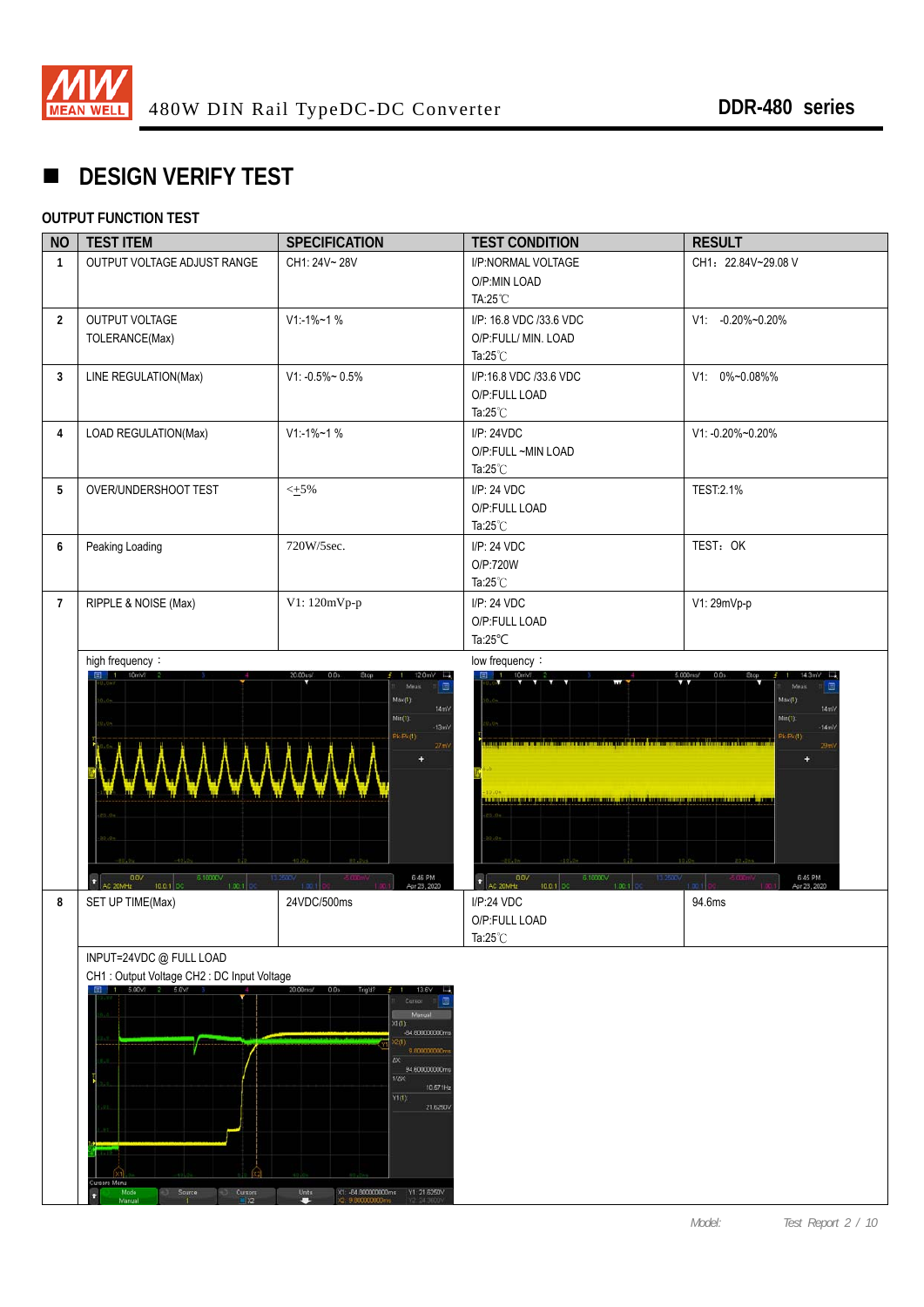

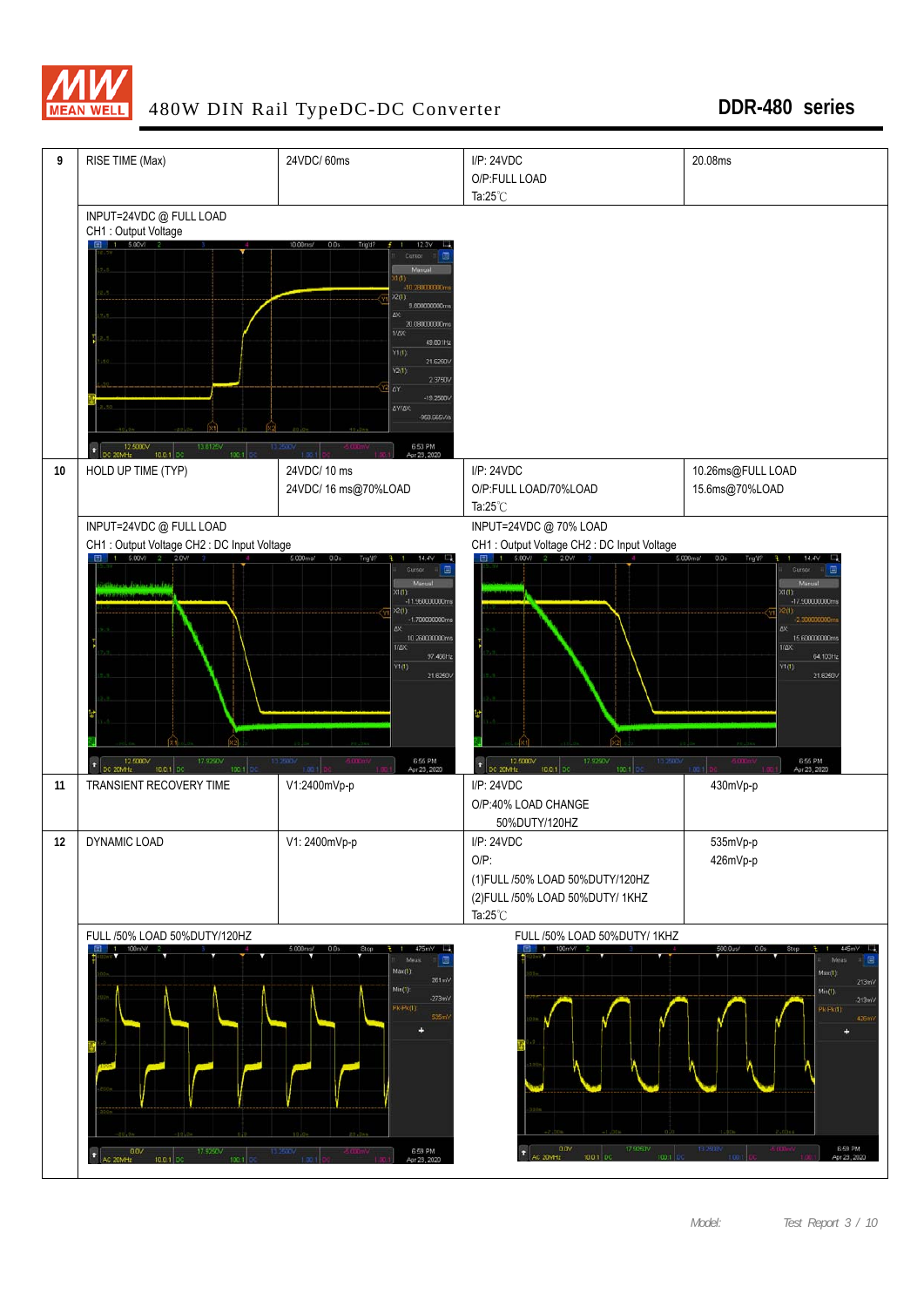

#### **INPUT FUNCTION TEST**

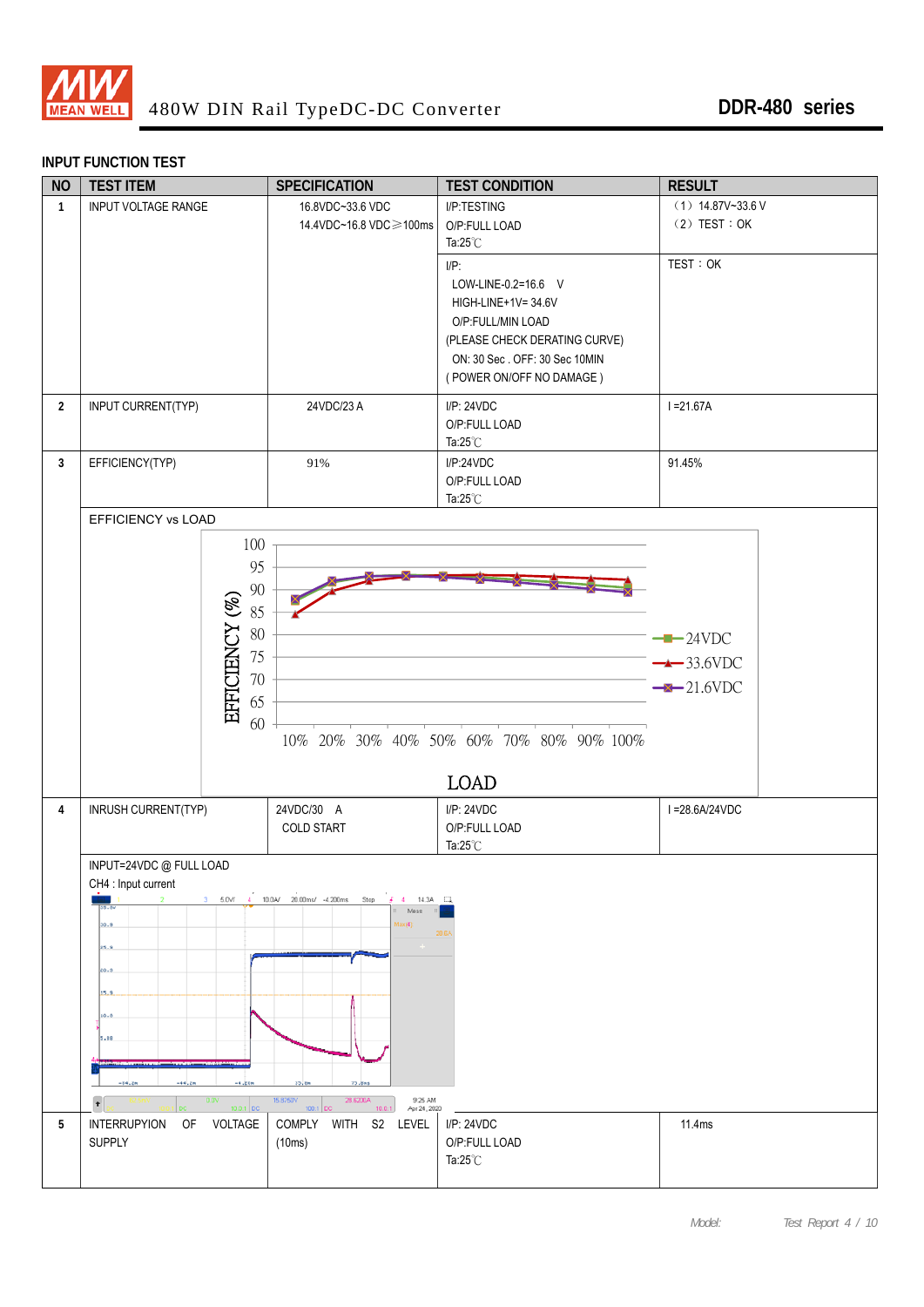

#### **PROTECTION FUNCTION TEST**

| <b>NO</b>      | <b>TEST ITEM</b>                                                    | <b>SPECIFICATION</b>                                      | <b>TEST CONDITION</b>                                                                             | <b>RESULT</b>                                                                                                                                                                                             |
|----------------|---------------------------------------------------------------------|-----------------------------------------------------------|---------------------------------------------------------------------------------------------------|-----------------------------------------------------------------------------------------------------------------------------------------------------------------------------------------------------------|
| $\mathbf{1}$   | OVER LOADPROTECTION                                                 | 105%~135%RATED<br><b>OUTPUT</b><br><b>POWER</b>           | I/P: 21.6VDC<br>I/P: 24VDC<br>I/P: 33.6VDC<br>O/P:TESTING<br>PEAK LOAD (5S)<br>Ta: $25^{\circ}$ C | 120.9%/21.6VDC<br>120.5%/24VDC<br>120.45%/33.6VDC<br><b>PROTECTION TYPE:</b><br>Normally works within 150% rated output<br>power for more than 5 seconds and<br>thenconstant current protection 105%~135% |
| $\overline{2}$ | <b>OVER VOLTAGE PROTECTION</b>                                      | CH: 28.8 V~35 V                                           | I/P: 16.8VDC<br>I/P: 24VDC<br>I/P: 33.6VDC<br>O/P:MIN LOAD<br>Ta: $25^{\circ}$ C                  | rated output powerwith auto-recovery.<br>31.4V/16.8VDC<br>31.5V/24VDC<br>31.4V/33.6VDC<br><b>PROTECTION TYPE:</b><br>Shut down O/P voltage, re-power on to<br>recover                                     |
| 3              | OVERTEMPERATUREPROTECTION                                           | SPEC:<br>NO DAMAGE                                        | I/P: 33.6/16.8VDC<br>O/P: FULL LOAD<br>Ta: $25^{\circ}$ C                                         | O.T.P. Active<br><b>PROTECTION TYPE:</b><br>Shut down O/P voltage, re-power on to<br>recover                                                                                                              |
| 4              | SHORT PROTECTION                                                    | SHORT EVERY OUTPUT<br>1 HOUR NO DAMAGE                    | I/P: 33.6/16.8VDC<br>O/P: FULL LOAD<br>Ta: $25^{\circ}$ C                                         | NO DAMAGE<br><b>PROTECTION TYPE:</b><br>Constant current limiting with auto-recovery<br>recovers automatically after fault condition is<br>removerd                                                       |
| 5              | <b>INPUT REVERSE</b>                                                | POWER OK                                                  | I/P: 33.6/16.8VDC<br>O/P: FULL LOAD<br>Ta: $25^{\circ}$ C                                         | NO DAMAGE                                                                                                                                                                                                 |
| 6              | <b>VOLTAGE</b><br><b>INPUT</b><br><b>UNDER</b><br><b>PROTECTION</b> | 24 VIN (C-TYPE) :<br>POWER ON >=16.8V<br>POWER OFF<=16.5V | I/P: TESTING<br>O/P: FULL LOAD<br>Ta: $25^{\circ}$ C                                              | <b>POWER ON &gt;=16.2V</b><br>POWER OFF<=12.9V                                                                                                                                                            |

### **CONTROL FUNCTION TEST**

| <b>NO</b>      | <b>TEST ITEM</b>      | <b>SPECIFICATION</b><br><b>TEST CONDITION</b> |                            | <b>RESULT</b> |
|----------------|-----------------------|-----------------------------------------------|----------------------------|---------------|
|                | REMOTE ON/OFF CONTROL | I/P: 24VDC<br>O/P:FULL LOAD                   |                            |               |
|                |                       | Ta:25 $^{\circ}$ C                            |                            |               |
|                |                       | Test Result:                                  |                            |               |
|                |                       | Remote ON-OFF<br>$(TB1$ PIN2,4)               | <b>Power Supply Status</b> |               |
|                |                       | Open or 5.5~10VDC                             | ON 3.81V                   |               |
|                |                       | Short or 0~0.8VDC                             | OFF 0.83V                  |               |
|                |                       |                                               |                            |               |
| $\overline{2}$ | DC OK CONTACT RATINGS | 30VDC/1A                                      | IP: 24VDC                  | TEST: OK      |
|                |                       | <b>RESISTIVE LOAD</b>                         | O/P:FULL LOAD              |               |
|                |                       |                                               | Ta: $25^{\circ}$ C         |               |

# **COMPONENT STRESS TEST**

| <b>NO</b> | <b>TEST ITEM</b>                 | <b>SPECIFICATION</b> | <b>TEST CONDITION</b>    | <b>RESULT</b> |              |  |
|-----------|----------------------------------|----------------------|--------------------------|---------------|--------------|--|
|           | <b>PWM Transistor</b>            | Q 8/Q19 Rated        | DC ON/OFF                | O8            | Q19          |  |
|           | (D to S) or (C to E)Peak Voltage | 100 A/ 100 V         | I/P:High-Line +1V =34.6V | VDS:          | VDS:         |  |
|           |                                  | 012/017 Rated        | VDS:                     | 54.6V         | 58.3V        |  |
|           |                                  | 100 A/ 100V          | O/P: (1)Full Load        | (2)<br>65.8V  | 61.9V<br>(2) |  |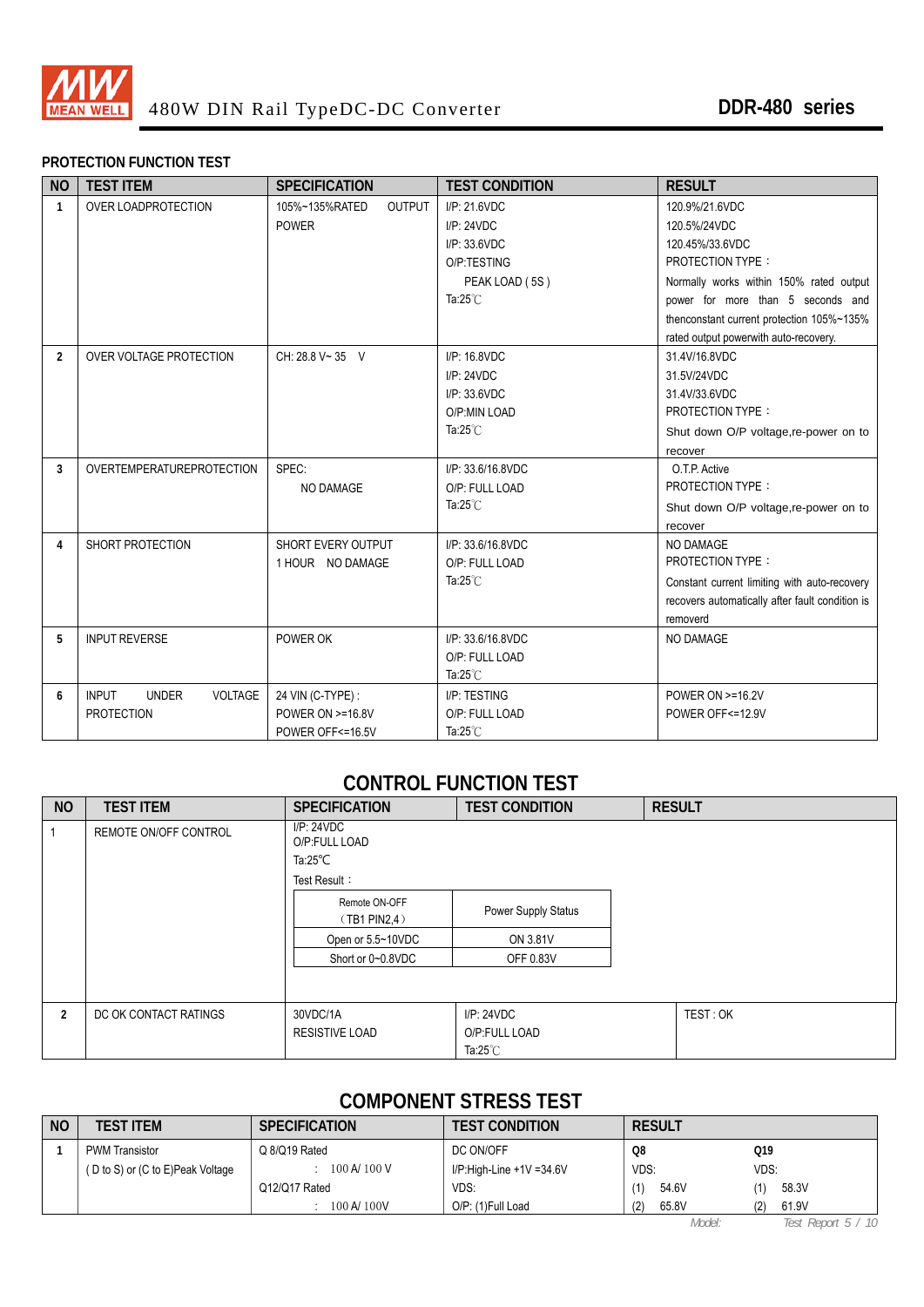

|   |                                   |                                  | (2) Output Short            | (3)        | 65.0V       | (3)        | 59.5V       |
|---|-----------------------------------|----------------------------------|-----------------------------|------------|-------------|------------|-------------|
|   |                                   |                                  | (3) Dynamic Load Full Load/ | (4)        | 69.0V       | (4)        | 61.9V       |
|   |                                   |                                  | Min. Load 90%Duty/1KHz      | (5)        | 64.2V       | (5)        | 58.7V       |
|   |                                   |                                  | (4) Dynamic Load Full Load/ | (6)        | 59.4V       | (6)        | 57.9V       |
|   |                                   |                                  | Min. Load 90%Duty/3KHz      | (7)        | 79.5V       | (7)        | 77.1V       |
|   |                                   |                                  | (5) Dynamic Load Full Load/ |            |             |            |             |
|   |                                   |                                  | Min. Load 90%Duty/5KHz      | Q12        |             | Q17        |             |
|   |                                   |                                  | (6) Dynamic Load 100% Load/ | VDS:       |             | VDS:       |             |
|   |                                   |                                  | Min. Load 50%Duty/120Hz     | (1)        | 55.9V       | (1)        | 57.8V       |
|   |                                   |                                  | (7)0%→400% Load.            | (2)        | 60.7V       | (2)        | 69.1V       |
|   |                                   |                                  | Ta: $25^{\circ}$ C          | (3)        | 59.8V       | (3)        | 63.9V       |
|   |                                   |                                  |                             | (4)        | 62.2V       | (4)        | 65.6V       |
|   |                                   |                                  |                             | (5)        | 59V         | (5)        | 59.9V       |
|   |                                   |                                  |                             | (6)        | 56.2V       | (6)        | 57.5V       |
|   |                                   |                                  |                             | (7)        | 65.5V       | (7)        | 66.3V       |
| 2 | Clamp MOSFET                      | Q20/Q4 Rated                     | DC ON/OFF                   | Q20        |             | Q4         |             |
|   | (D to S) or (C to E) Peak Voltage | $: 73 \text{ A} / 100 \text{ V}$ | I/P:High-Line +1V =34.6V    | VDS:       |             | VDS:       |             |
|   |                                   |                                  | VDS:                        |            | 46.5V       |            | 46.1V       |
|   |                                   |                                  | O/P: (1)Full Load           | (1)        |             | (1)        |             |
|   |                                   |                                  |                             | (2)        | 50.5V       | (2)        | 50.1V       |
|   |                                   |                                  | (2) Output Short            | (3)        | 60.1V       | (3)        | 69V         |
|   |                                   |                                  | (3) Dynamic Load Full Load/ | (4)        | 60.9V       | (4)        | 79.4V       |
|   |                                   |                                  | Min. Load 90%Duty/1KHz      | (5)        | 56.0V       | (5)        | 71.4V       |
|   |                                   |                                  | (4) Dynamic Load Full Load/ | (6)        | 56.4V       | (6)        | 58.5V       |
|   |                                   |                                  | Min. Load 90%Duty/3KHz      | (7)        | 70.5V       | (7)        | 64.9V       |
|   |                                   |                                  | (5) Dynamic Load Full Load/ |            |             |            |             |
|   |                                   |                                  | Min. Load 90%Duty/5KHz      |            |             |            |             |
|   |                                   |                                  | (6) Dynamic Load 100% Load/ |            |             |            |             |
|   |                                   |                                  | Min. Load 50%Duty/120Hz     |            |             |            |             |
|   |                                   |                                  |                             |            |             |            |             |
|   |                                   |                                  | (7)0%→400% Load.            |            |             |            |             |
|   |                                   |                                  | Ta: $25^{\circ}$ C          |            |             |            |             |
| 3 | Diode PeakVoltage                 | Q101/Q200 Rated:                 | DC ON/OFF                   | Q101:      |             | Q105:      |             |
|   |                                   | 20 A/ 200 V                      | I/P:High-Line +1V =34.6 V   | VOmax:     |             | VOmax:     |             |
|   |                                   | Q105/Q203Rated:                  | VOmax:                      | VDS:       |             | VDS:       |             |
|   |                                   | 65 A/200 V                       | O/P: (1)Full Load           | (1)        | 165V        | (1)        | 149V        |
|   |                                   |                                  | (2)Output Short             | (2)        | 103.7V      | (2)        | 159V        |
|   |                                   |                                  | (3) Dynamic Load Full Load/ | (3)        | 171V        | (3)        | 149V        |
|   |                                   |                                  | Min. Load 90%Duty/1KHz      | (4)        | 175V        | (4)        | 153V        |
|   |                                   |                                  | (4) Dynamic Load Full Load/ | (5)        | 171V        | (5)        | 149V        |
|   |                                   |                                  | Min. Load 90%Duty/3KHz      | (6)        | 169V        | (6)        | <b>149V</b> |
|   |                                   |                                  | (5) Dynamic Load Full Load/ | (7)        | 165.5V      | (7)        | 163V        |
|   |                                   |                                  | Min. Load 90%Duty/5KHz      | (8)        | 83.8V       |            | <b>137V</b> |
|   |                                   |                                  | (6) Dynamic Load 100% Load/ | VO:        |             | (8)<br>VO: |             |
|   |                                   |                                  | Min. Load 50%Duty/120Hz     |            | 137V        |            |             |
|   |                                   |                                  |                             | (1)        |             | (1)        | 149V        |
|   |                                   |                                  | (7)0%→400% Load.            | Q200:      |             | Q203:      |             |
|   |                                   |                                  | (8).NO LOAD                 | VOmax:     |             | VOmax:     |             |
|   |                                   |                                  |                             | VDS:       |             | VDS:       |             |
|   |                                   |                                  | VO:                         | (1)        | 133.9V      | (1)        | 161V        |
|   |                                   |                                  | O/P: (1)Full Load           | (2)        | 120V        | (2)        | 168V        |
|   |                                   |                                  |                             | (3)        | 166V        | (3)        | 161V        |
|   |                                   |                                  | Ta: $25^{\circ}$ C          |            | 170V        |            |             |
|   |                                   |                                  |                             | (4)        | 168V        | (4)        | 161V        |
|   |                                   |                                  |                             | (5)        |             | (5)        | 163V        |
|   |                                   |                                  |                             | (6)        | 164V        | (6)        | 163V        |
|   |                                   |                                  |                             | (7)        | <b>123V</b> | (7)        | 168V        |
|   |                                   |                                  |                             | (8)        | 85.0V       | (8)        | 147V        |
|   |                                   |                                  |                             | VO:<br>(1) | 115.6V      | VO:<br>(1) | 163V        |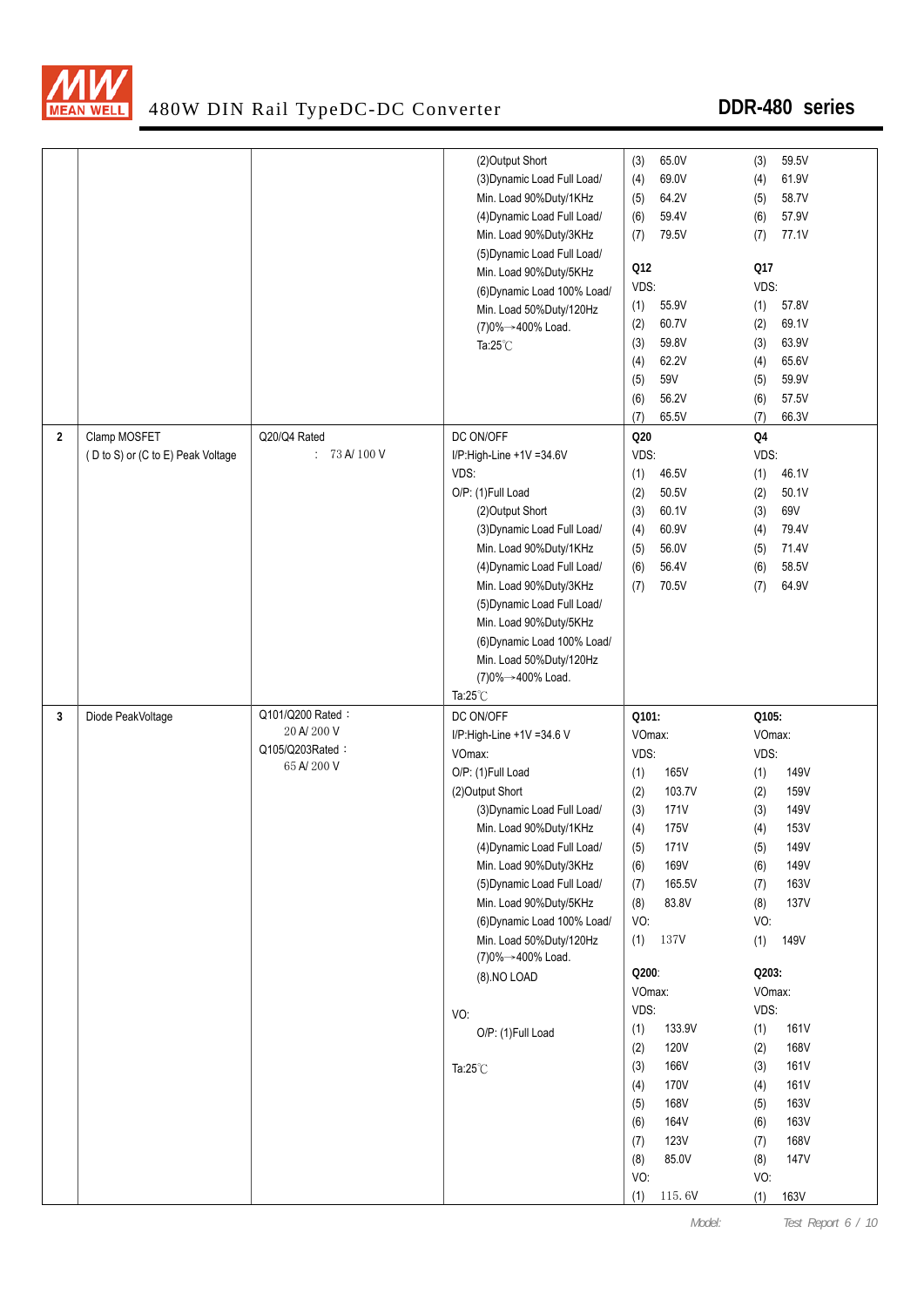

| 4 | Capacitor Voltage<br>Input | C20/C28 Rated:     | $I/P$ :High-Line +1V =34.6V     | C <sub>20</sub> | C <sub>28</sub> |
|---|----------------------------|--------------------|---------------------------------|-----------------|-----------------|
|   |                            | : 2200 $\mu$ / 35V | O/P: (1) Full Load input on/off | 34.3V<br>(1)    | 34.5V<br>(1)    |
|   |                            |                    | (2) Min load input on /Off      | 33.5V<br>(2)    | 33.3V<br>(2)    |
|   |                            |                    | (3) Full Load / Min load Change | 33.7V<br>(3)    | 33.3V<br>(3)    |
|   |                            |                    | (4) Full load continue          | (4)<br>33.7V    | 33.3V<br>(4)    |
|   |                            |                    | Ta: $25^{\circ}$ C              |                 |                 |
| 5 | Control IC Voltage Test    | PWM IC U1Rated     | DC ON/OFF                       | U102            | U204            |
|   |                            | 7.5V~15V           | I/P:High-Line +1V =34.6 V       | $(1)$ 10.89V    | $(1)$ 10.92V    |
|   |                            | O/PU204/U102Rated  | O/P(1)FULL LOAD                 | $(2)$ 10.89V    | $(2)$ 11.48V    |
|   |                            | $-0.3V - 27V$      | (2) Output Short                | $(3)$ 10.97V    | $(3)$ 11.08V    |
|   |                            | O/PU100Rated       | $(3)$ O.L.P                     | $(4)$ 10.97V    | $(4)$ 11. 0V    |
|   |                            | $-0.3V - 32V$      | (4)O.V.P.                       | $(5)$ 110.81V   | $(5)$ 10.68V    |
|   |                            |                    | (5)NO LOAD<br>VRmin(LOW         |                 |                 |
|   |                            |                    | LINE)                           | U100            | U1              |
|   |                            |                    | Ta: $25^{\circ}$ C              | $(1)$ 11.48V    | $(1)$ 13.14V    |
|   |                            |                    |                                 | $(2)$ 11.56V    | $(2)$ 13.23V    |
|   |                            |                    |                                 | $(3)$ 11.81V    | $(3)$ 13.31V    |
|   |                            |                    |                                 | $(4)$ 11.64V    | $(4)$ 13.06     |
|   |                            |                    |                                 | $(5)$ 11.4V     | $(5)$ 10.97     |

#### **SAFETY TEST**

| <b>NO</b> | <b>TEST ITEM</b>           | <b>SPECIFICATION</b>             | <b>TEST CONDITION</b>   | <b>RESULT</b>      |
|-----------|----------------------------|----------------------------------|-------------------------|--------------------|
|           | <b>WITHSTANDVOLTAGE</b>    | I/P-O/P:4KVDC/min                | $I/P$ -O/P: 4 4KVDC/min | $I/P$ -O/P:0.2uA   |
|           |                            | I/P-FG:2.5KVDC/min               | I/P-FG: 3KVDC/min       | $I/P-FG:0.1uA$     |
|           |                            | O/P-FG:0.71KVDC/min              | O/P-FG:0.852KVDC/min    | $O/P$ - $FG:0.3uA$ |
|           |                            |                                  | Ta:25 $^{\circ}$ C      | NO DAMAGE          |
|           | <b>ISOLATIONRESISTANCE</b> | $I/P$ -O/P:500VDC>100MQ          | $I/P$ -O/P: 600 VDC     | $I/P$ -O/P:9999MQ  |
|           |                            | $I/P-FG: 500VDC > 100MO$         | $I/P-FG: 600VDC$        | $I/P-FG:9999MO$    |
|           |                            | $O/P$ -FG:500VDC>100MQ           | $O/P$ -FG: $600VDC$     | $O/P-FG:9999MO$    |
|           |                            |                                  | Ta:25 $°C$              | NO DAMAGE          |
|           | <b>GROUNDINGCONTINUITY</b> | FG(PE) TO CHASSIS                | 40A/2min                | $3m\Omega$         |
|           |                            | OR TRACE < $100 \text{ m}\Omega$ | Ta:25 $°C$              |                    |

#### **E.M.C TEST**

| <b>NO</b>      | <b>TEST ITEM</b>  | <b>SPECIFICATION</b>     | <b>TEST CONDITION</b> | <b>RESULT</b>         |
|----------------|-------------------|--------------------------|-----------------------|-----------------------|
| $\mathbf{1}$   | <b>RADIATION</b>  | EN55032                  | I/P: 24VDC            | <b>PASS</b>           |
|                |                   | <b>CLASS B</b>           | O/P:FULL LOAD         | Test by certified Lab |
|                |                   |                          | Ta:25 $^{\circ}$ C    |                       |
| $\overline{2}$ | <b>CONDUCTION</b> | EN55032                  | I/P:24VDC             | <b>PASS</b>           |
|                |                   | <b>CLASS A</b>           | O/P:FULL LOAD         | Test by certified Lab |
|                |                   |                          | Ta: $25^{\circ}$ C    |                       |
| 3              | E.S.D             | EN61000-4-2              | I/P: 24VDC            | CRITERIA A            |
|                |                   | □MEDICAL                 | O/P:FULL LOAD         | <b>OCRITERIA B</b>    |
|                |                   | AIR: 15KV / Contact: 8KV | Ta: $25^{\circ}$ C    |                       |
|                |                   | □LIGHT INDUSTRY          |                       |                       |
|                |                   | AIR: 8KV / Contact: 4KV  |                       |                       |
|                |                   | ■INDUSTRY                |                       |                       |
|                |                   | AIR: 8KV / Contact: 6KV  |                       |                       |
| 4              | E.F.T             | EN61000-4-4              | I/P:24VDC             | CRITERIA A            |
|                |                   | ∏LIGHT INDUSTRY          | O/P:FULL LOAD         | $\Box$ Criteria b     |
|                |                   | INPUT: 0.5KV             | Ta: $25^{\circ}$ C    |                       |
|                |                   | <b>MEDICAL</b>           |                       |                       |
|                |                   | <b>INDUSTRY</b>          |                       |                       |
|                |                   | <b>INPUT: 2KV</b>        |                       |                       |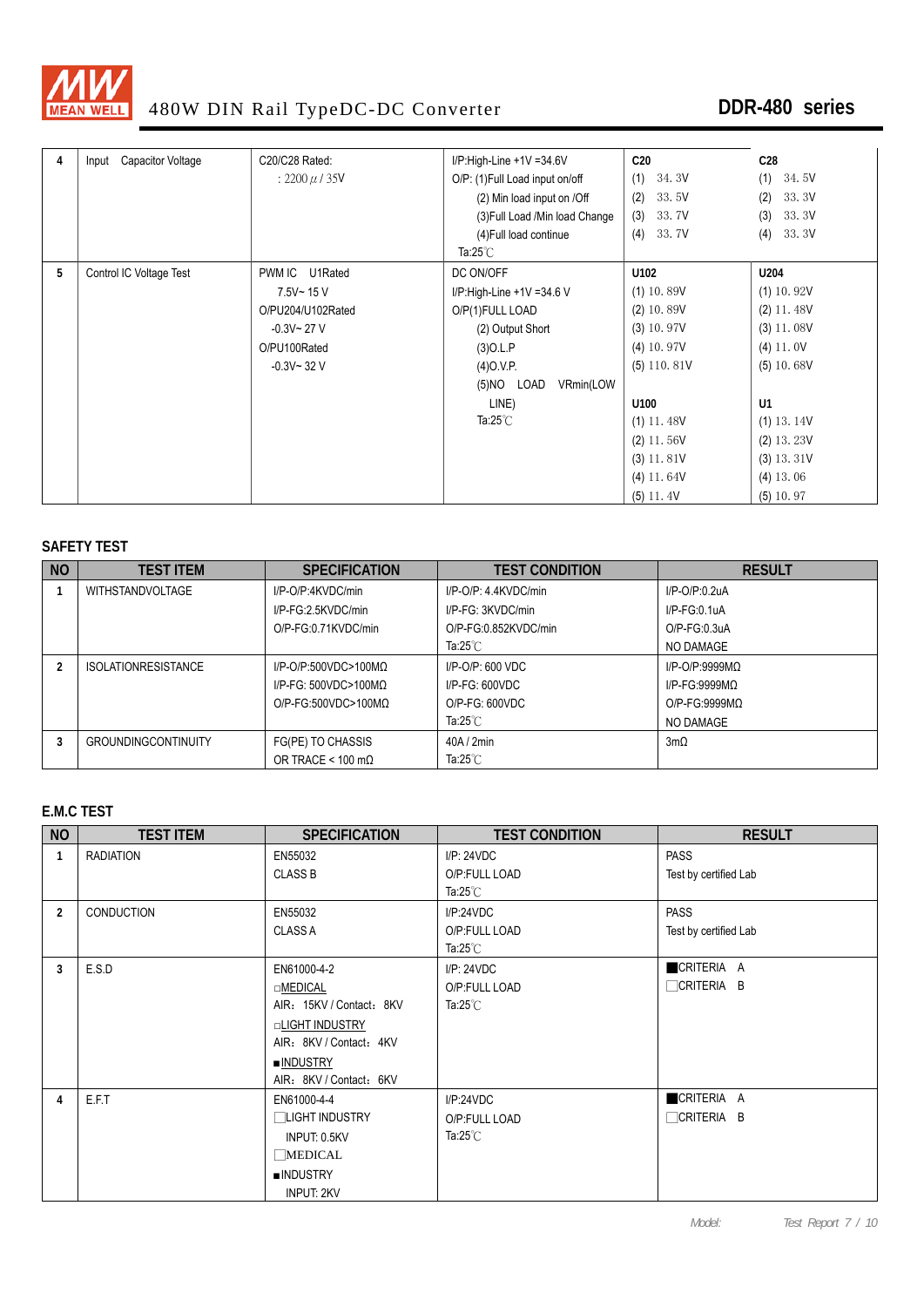

| <b>SURGE</b>                                                                       | IEC61000-4-5    | I/P: 24VDC         | CRITERIA A        |  |  |
|------------------------------------------------------------------------------------|-----------------|--------------------|-------------------|--|--|
|                                                                                    | <b>INDUSTRY</b> | O/P:FULL LOAD      | $\Box$ Criteria b |  |  |
|                                                                                    | L-N:1KV         | Ta: $25^{\circ}$ C |                   |  |  |
|                                                                                    | L.N-PE:2KV      |                    |                   |  |  |
| Test by certified Lab $\&$ Test Report Prepare                                     |                 |                    |                   |  |  |
| Any contradictions of the test results, please refer to the latest EMC test report |                 |                    |                   |  |  |

# **RELIABILITY TEST**

### **ENVIRONMENT TEST**

| <b>NO</b>    | <b>TEST ITEM</b>      | <b>SPECIFICATION</b> |                                        | <b>TEST CONDITION</b><br><b>RESULT</b> |                                    |
|--------------|-----------------------|----------------------|----------------------------------------|----------------------------------------|------------------------------------|
| $\mathbf{1}$ | TEMPERATURE RISE TEST | MODEL: DDR-480B-48   |                                        |                                        |                                    |
|              |                       |                      | 1. ROOM AMBIENT BURN-IN: 2 HRS         |                                        |                                    |
|              |                       |                      | I/P: 24 VDC O/P: FULL LOAD Ta= 26.2 °C |                                        |                                    |
|              |                       |                      | 2. HIGH AMBIENT BURN-IN: 2 HRS         |                                        |                                    |
|              |                       |                      | I/P: 24 VDC O/P: FULL LOAD Ta=60.6 °C  |                                        |                                    |
|              |                       | NO                   | Position                               | ROOM AMBIENTTa= 26.2 °C                | HIGH AMBIENT Ta= 60.6 $^{\circ}$ C |
|              |                       | $\mathbf{1}$         | LF3                                    | 74.4°C                                 | 116.4°C                            |
|              |                       | $\overline{2}$       | C <sub>29</sub>                        | 57.9°C                                 | 98.8°C                             |
|              |                       | 3                    | T7                                     | $61.6^{\circ}$ C                       | 103.3°C                            |
|              |                       | $\overline{4}$       | U1                                     | 53.8°C                                 | 96.5°C                             |
|              |                       | 5                    | T <sub>3</sub>                         | 74.1°C                                 | 117.6℃                             |
|              |                       | 6                    | Q4                                     | 62.5°C                                 | 105°C                              |
|              |                       | $\overline{7}$       | R <sub>23</sub>                        | 62.3°C                                 | 104.7°C                            |
|              |                       | 8                    | Q17                                    | 69.2°C                                 | 111.8°C                            |
|              |                       | 9                    | T <sub>2</sub>                         | 73.4°C                                 | 117.5°C                            |
|              |                       | 10                   | L200                                   | 81.6°C                                 | 124.1°C                            |
|              |                       | 11                   | Q200                                   | 75.3°C                                 | 115.6°C                            |
|              |                       | 12                   | Q202                                   | 75.3°C                                 | 118.1°C                            |
|              |                       | 13                   | C204                                   | 69.4°C                                 | 109.8°C                            |
|              |                       | 14                   | U101                                   | 66.4°C                                 | 108.1°C                            |
|              |                       | 15                   | U100                                   | 67.3°C                                 | 107.8°C                            |
|              |                       | 16                   | D <sub>210</sub>                       | 69.1°C                                 | 110.4°C                            |
|              |                       | 17                   | ZD209                                  | 69°C                                   | 110.3°C                            |
|              |                       | 18                   | R203                                   | 68°C                                   | 108.9°C                            |
|              |                       | 19                   | Q204                                   | 68.5°C                                 | 110.3°C                            |
|              |                       | 20                   | TB1                                    | 59.8°C                                 | 99.3°C                             |
|              |                       | 21                   | ZNR1                                   | 62.8°C                                 | 106.2°C                            |
|              |                       | 22                   | LF1                                    | 67.7°C                                 | 109.2°C                            |
|              |                       | 23                   | LF <sub>2</sub>                        | 73.2°C                                 | 115.8°C                            |
|              |                       | 24                   | Q6                                     | 62.2°C                                 | $103^{\circ}$ C                    |
|              |                       | 25                   | Q13                                    | 73.1°C                                 | 115.2°C                            |
|              |                       | 26                   | C64                                    | 62.4°C                                 | 101.8°C                            |
|              |                       | 27                   | LF4                                    | 75.7°C                                 | 116.8°C                            |
|              |                       | 28                   | T <sub>8</sub>                         | 65.4°C                                 | 106.5°C                            |
|              |                       | 29                   | Q103                                   | 75.2°C                                 | 95.9°C                             |
|              |                       | $30\,$               | T4                                     | 76.8°C                                 | 118.1°C                            |
|              |                       | 31                   | Q19                                    | 75.1°C                                 | 115.5°C                            |
|              |                       | 32                   | $\mathsf{Q8}$                          | 69.9°C                                 | 109.7°C                            |
|              |                       | 33                   | Q20                                    | 72.6°C                                 | 113.3°C                            |
|              |                       | 34                   | R91                                    | 66°C                                   | 106°C                              |
|              |                       |                      |                                        |                                        |                                    |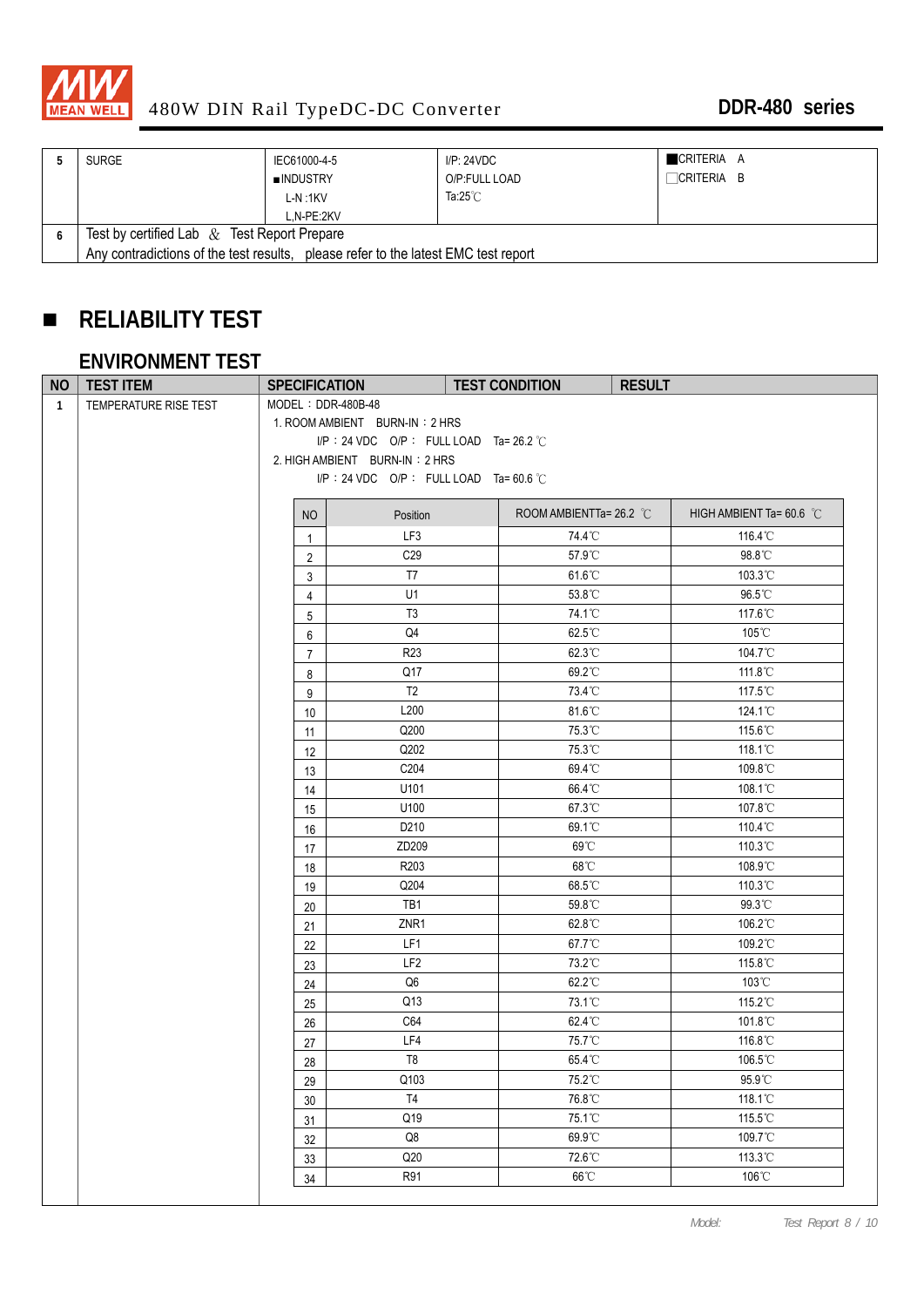

|                |                          |          | 35                  | T1                                            |                                            | 73.6°C                                                                                | 115.4°C                  |
|----------------|--------------------------|----------|---------------------|-----------------------------------------------|--------------------------------------------|---------------------------------------------------------------------------------------|--------------------------|
|                |                          |          | 36                  | L <sub>101</sub>                              |                                            | 82.4°C                                                                                | 123.5°C                  |
|                |                          |          | 37                  | Q105                                          |                                            | 77.9°C                                                                                | 107.6°C                  |
|                |                          |          | 38                  | C110                                          |                                            | 68.9°C                                                                                | 108.8°C                  |
|                |                          |          | 39                  | C111                                          |                                            | 67.2°C                                                                                | 106.4°C                  |
|                |                          |          | 40                  | ZD109                                         |                                            | 68.7°C                                                                                | 108.7°C                  |
|                |                          |          | 41                  | Q14                                           |                                            | 69.2°C                                                                                | 109.3°C                  |
|                |                          |          | 42                  | D17                                           |                                            | 75.9°C                                                                                | 116.7°C                  |
|                |                          |          | 43                  | D <sub>106</sub>                              |                                            | 68.8°C                                                                                | 108.8°C                  |
|                |                          |          | 44                  | TB <sub>2</sub>                               |                                            | 64.2°C                                                                                | $102^{\circ}$ C          |
|                |                          |          | 45                  | LF100                                         |                                            | 69.2°C                                                                                | 108.9°C                  |
|                |                          |          | 46                  | <b>RY100</b>                                  |                                            | 70.6°C                                                                                | 109.1°C                  |
|                |                          |          | 47                  | C207                                          |                                            | 65.5°C                                                                                | 105.1°C                  |
|                |                          |          | 48                  | Q22                                           |                                            | 65.9°C                                                                                | 106.1°C                  |
|                |                          |          | 49                  | C65                                           |                                            | 75.8°C                                                                                | 118.4°C                  |
|                |                          |          |                     |                                               |                                            |                                                                                       |                          |
| $\overline{2}$ | OVER LOAD BURN-IN TEST   |          | NO DAMAGE           |                                               |                                            | $I/P$ : 24 VDC                                                                        | TEST: OK                 |
|                |                          |          | 1 HOUR (MIN)        |                                               |                                            | O/P: 144% LOAD                                                                        |                          |
|                |                          |          |                     |                                               | Ta: $25^{\circ}$ C                         |                                                                                       |                          |
| 3              | LOW TEMPERATURE          |          |                     | TURN ON AFTER 2 HOUR                          |                                            | I/P: 21.6VDC /33.6VDC                                                                 | TEST: OK                 |
|                | TURN ON TEST             |          |                     |                                               |                                            | O/P: 100% LOAD                                                                        |                          |
|                |                          |          |                     |                                               | Ta= $-45^{\circ}$ C                        |                                                                                       |                          |
| 4              | <b>HIGH HUMIDITY</b>     |          |                     | AFTER 12 HOURS                                |                                            | $I/P$ : 35VDC                                                                         | TEST: OK                 |
|                | <b>HIGH TEMPERATURE</b>  |          | IN CHAMBER ON       |                                               |                                            | O/P: FULL LOAD                                                                        |                          |
|                | <b>HIGH VOLTAGE</b>      |          |                     | CONTROL 60 °C / 95 %R.H                       | Ta= $60^{\circ}$ C                         |                                                                                       |                          |
|                | TURN ON TEST             |          |                     |                                               |                                            | HUMIDITY= 95 %R.H                                                                     |                          |
|                |                          |          | NO DAMAGE           |                                               |                                            |                                                                                       |                          |
| 5              | <b>TEMPERATURE</b>       |          | $+$ 0.03%/ (0~55°C) |                                               | $I/P$ : 24C                                |                                                                                       | $+0.0051\%$ °C (0~55 °C) |
|                | <b>COEFFICIENT</b>       |          |                     |                                               |                                            | O/P: FULL LOAD                                                                        |                          |
| 6              | STORAGE TEMPERATURE TEST |          | -40~85°C            |                                               | 1. Thermal shock Temperature: -45°C~ +90°C |                                                                                       |                          |
|                |                          |          |                     |                                               | 2. Temperature change rate : 25°C / MIN    |                                                                                       |                          |
|                |                          |          |                     |                                               |                                            | 3. Dwell time low and high temperature : 30 MIN/EACH                                  |                          |
|                |                          |          |                     |                                               |                                            | 4. Total test cycle: 10 CYCLE                                                         |                          |
|                |                          |          |                     |                                               |                                            | 5. Input/Output condition: STATIC                                                     |                          |
|                |                          | -40~60°C |                     |                                               |                                            |                                                                                       |                          |
| $\overline{7}$ | THERMAL SHOCK TEST       |          |                     |                                               |                                            | 1. Thermal shock Temperature: -45°C~ +65°C                                            |                          |
|                |                          |          |                     |                                               |                                            | 2. Temperature change rate : 25°C / MIN                                               |                          |
|                |                          |          |                     |                                               |                                            | 3. Dwell time low and high temperature : 30 MIN/EACH<br>4. Total test cycle: 16 CYCLE |                          |
|                |                          |          |                     |                                               |                                            | 5. Input/Output condition:                                                            |                          |
|                |                          |          |                     |                                               |                                            | 15cycle: 24 VDC / FULL LOAD AC ON 3sec/AC OFF 1sec TEST                               |                          |
|                |                          |          |                     |                                               |                                            | 1cycle: 24 VDC / FULL LOAD Burn In Test                                               |                          |
| 8              | <b>VIBRATION TEST</b>    |          |                     |                                               |                                            | 1 Carton & 1 Set                                                                      |                          |
|                |                          |          |                     | 10 ~ 500Hz, 5G 10min./1cycle,                 |                                            | (1) Waveform: Sine Wave                                                               |                          |
|                |                          |          |                     | 60min. each along X, Y, Z axes                |                                            | (2) Frequency: $10-500$ Hz                                                            |                          |
|                |                          |          |                     |                                               |                                            | (3) Sweep Time: 10min/sweep cycle                                                     |                          |
|                |                          |          |                     |                                               |                                            | (4) Acceleration: 6G                                                                  |                          |
|                |                          |          |                     |                                               |                                            | (5) Test Time: 180min in each axis (X.Y.Z)                                            |                          |
|                |                          |          |                     |                                               |                                            | (6) Ta : $25^{\circ}$ C                                                               |                          |
|                |                          |          |                     |                                               |                                            |                                                                                       |                          |
| 9              | CAPACITOR                |          |                     | SUPPOSE C111 IS THE MOST CRITICAL COMPONENT   |                                            |                                                                                       | 364259.9HRS<br>(1)       |
|                | LIFE CYCLE               |          | $(1)$ I/P : 24VDC   | O/P : FULL LOAD Ta= 25 $°C$ LIFE TIME         |                                            |                                                                                       | 23084 HRS<br>(2)         |
|                |                          |          | (2) I/P : 24VDC     | O/P : FULL LOAD Ta= 60 °C LIFE TIME           |                                            |                                                                                       | 63100.7HRS<br>(3)        |
|                |                          |          | $(3)$ I/P : 24VDC   | O/P: 75% LOAD Ta= 60 $^{\circ}$ C LIFE TIME   |                                            |                                                                                       | 113321.8HRS<br>(4)       |
|                |                          |          | $(4)$ I/P : 24VDC   | O/P: $50\%$ LOAD Ta= $60^{\circ}$ C LIFE TIME |                                            |                                                                                       |                          |